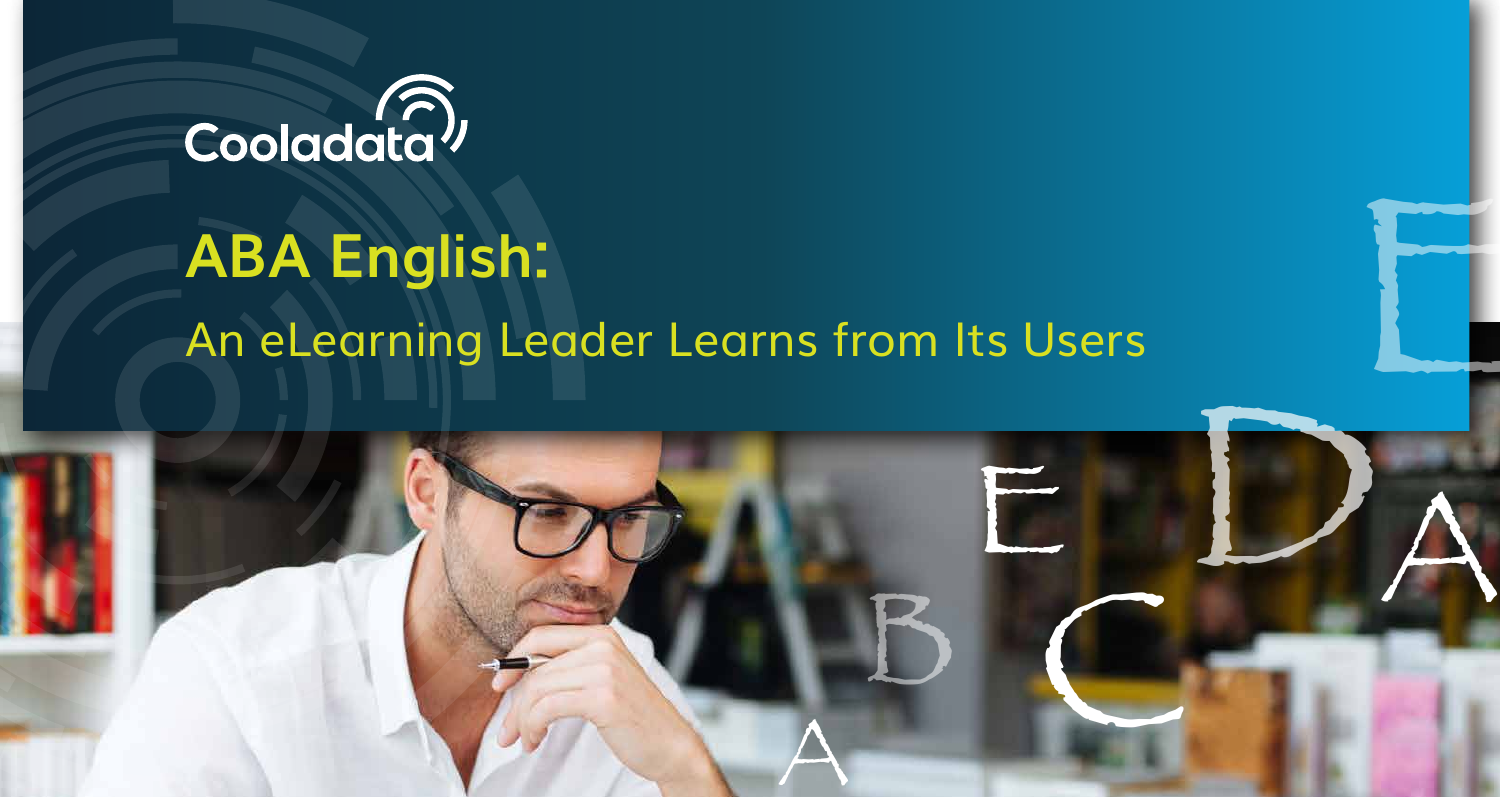

ABA English is an online, subscription-based, distance learning platform that helps adults in over 170 countries learn English. ABA faced an interesting challenge - an abundance of data about their users, which they were unable to effectively harness. Because the learning platform is registration-only, ABA can name every user, from their first visit to the platform to the point they decide to upgrade to a paid premium account, and beyond.

Combined with ABA's large user base, this created an enormous "wealth" of data. It was clear to ABA's data science team that they had the data to make very sophisticated analyses about their user base. They identified

several critical reports they could construct based on their data. Some focused on monetization and growth opportunities, such as helping identify and better understand their most valuable users. Some focused on areas in need of improvement, such as understanding what causes users to disengage or churn.

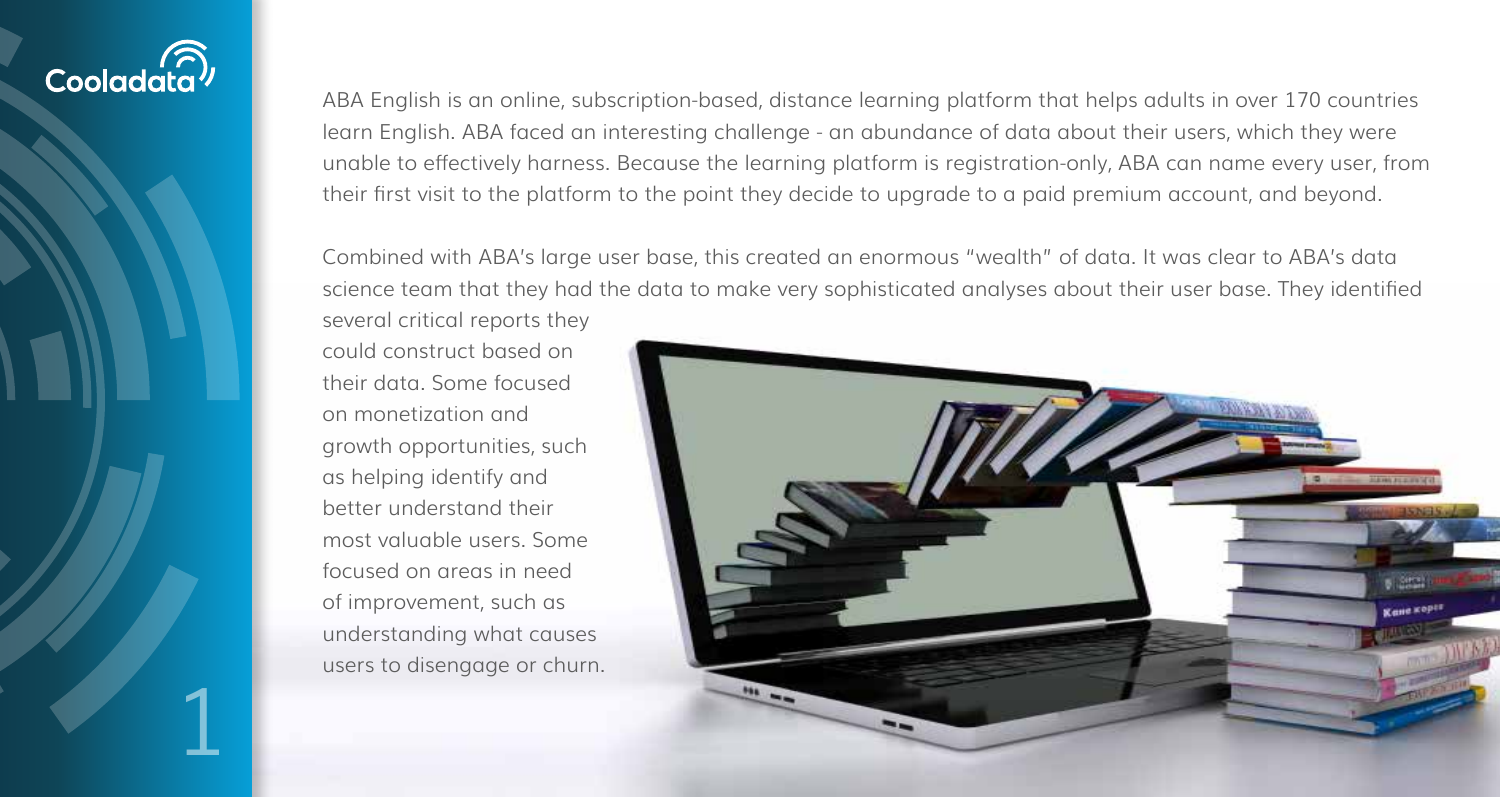

## **ABA's Wish List of Analytics Reports**

### **Growth-Oriented**

- **Premium user behavior** compare the behavior of users just before they upgraded to premium, compared to other users who did not upgrade.
- **Probability of upgrade to premium** use predictors such as number of clicks on pricing page, engagement in learning units, number of videos viewed, and CRM data, to predict the likelihood a user would upgrade to premium and renew their subscription. This would allow ABA to run targeted campaigns on the users most likely to result in revenue.
- **Engagement impact of new features (A/B testing)** do new features cause users to engage more and eventually upgrade to premium, or the opposite?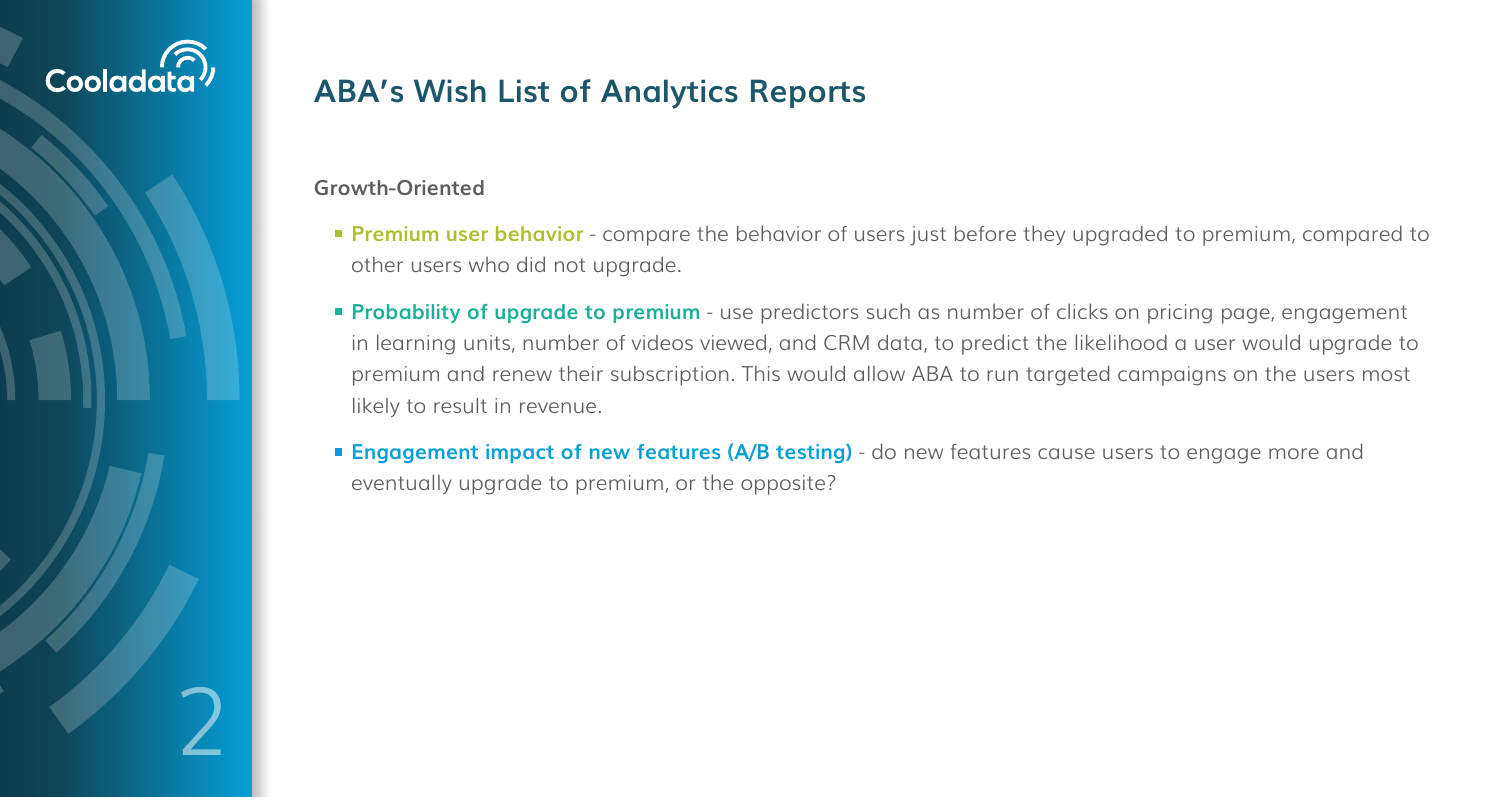# Cooladata<sup>)</sup>

3

### **Improvement-Oriented**

- **Engagement drop** -detect drop in engagement in a specific part of the software, to identify bugs or UX issues.
- **Stuck in the process** are users stuck in the process of the learning platform, and in which scenario or device? ABA English offers a series of learning units users must complete from beginning to end. It is critical to see in which units users get stuck and do not proceed to the next learning units, and why.

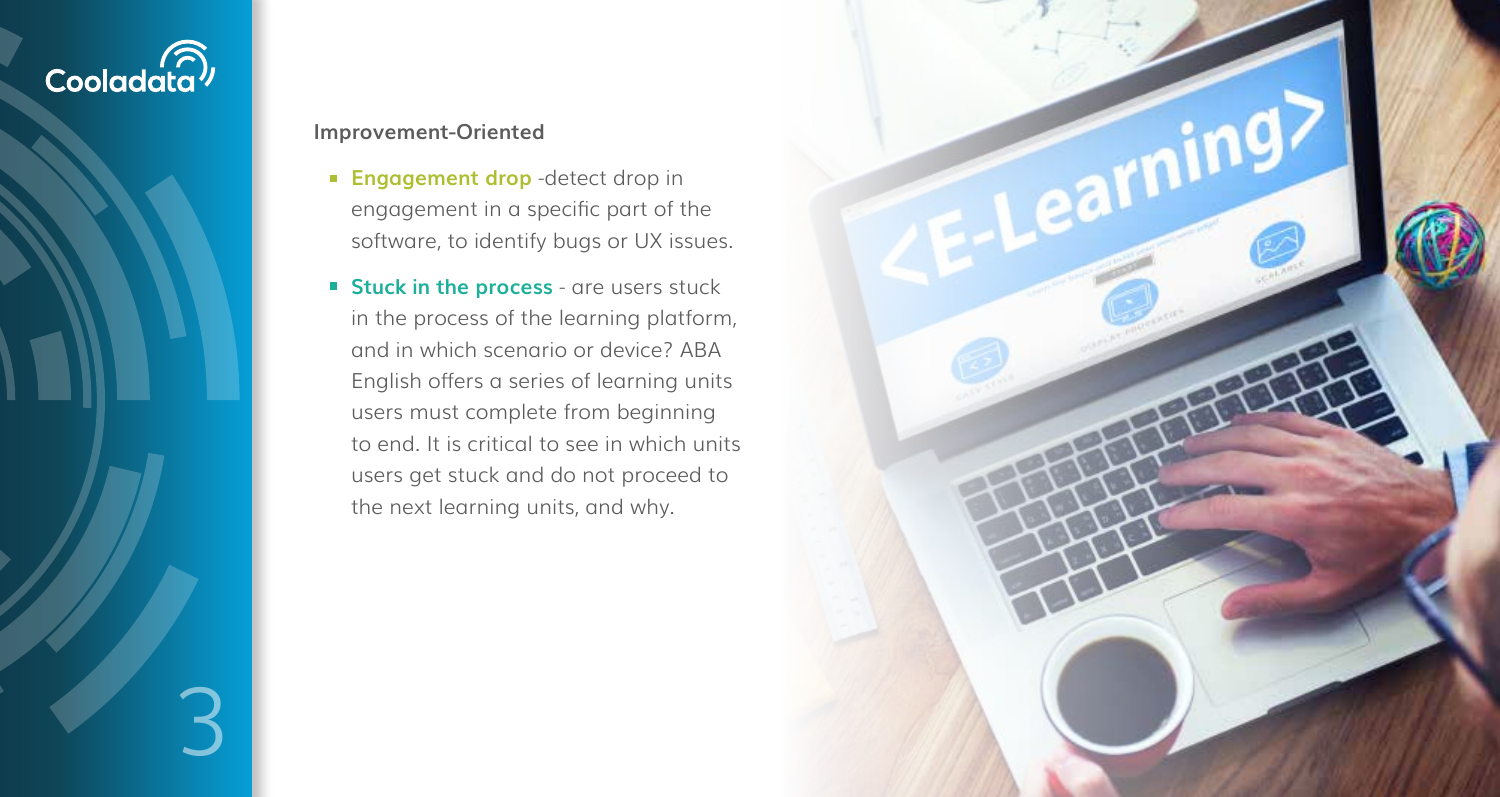

## **Five Missing Pieces**

The data was there. The data science expertise and analysis skills were there. But the technology wasn't there to make these reports happen. What was missing?

| <b>Desired Report</b>                           | <b>What Was Missing?</b>                                                                                                                                                                            |  |  |  |
|-------------------------------------------------|-----------------------------------------------------------------------------------------------------------------------------------------------------------------------------------------------------|--|--|--|
| <b>GROWTH-ORIENTED (POSITIVE MEASURES)</b>      |                                                                                                                                                                                                     |  |  |  |
| Premium user behavior                           | <b>Engagement data stored separately from</b><br>no easy way to segment users based on th                                                                                                           |  |  |  |
|                                                 | ■ Unable to create segments for (a) users w<br>upgraded first time, (c) upgraded and rene                                                                                                           |  |  |  |
|                                                 | <b>Time-series analysis</b> - for example, being c<br>eventually upgraded to premium, and see<br>new user in her first learning units.                                                              |  |  |  |
| Probability of upgrade to premium               | <b>Engagement data stored separately from</b><br>create a predictive model, it was necessary<br>sets together. But there was no indication,<br>engagement data, which specific user perf<br>action. |  |  |  |
| Engagement impact of new features (A/B testing) | <b>Unable to create segments for users who</b><br>turned on vs. off                                                                                                                                 |  |  |  |
|                                                 | <b>Time-series analysis</b> - being able to analyz<br>interacted with the new feature, eventually<br>more engaged and upgraded to premium.                                                          |  |  |  |

**EDEP and ST data**, so there was n their behavior.

**S** who never upgraded, (b) enewed subscription.

**The-series analysis is designed.** The able to look at a user who ee how she behaved as a

**EDEP on data - in order to** sary to use these two data on, when exporting user berformed each engagement

ho had the new feature

**The-series analyze whether a user who** ially ended up becoming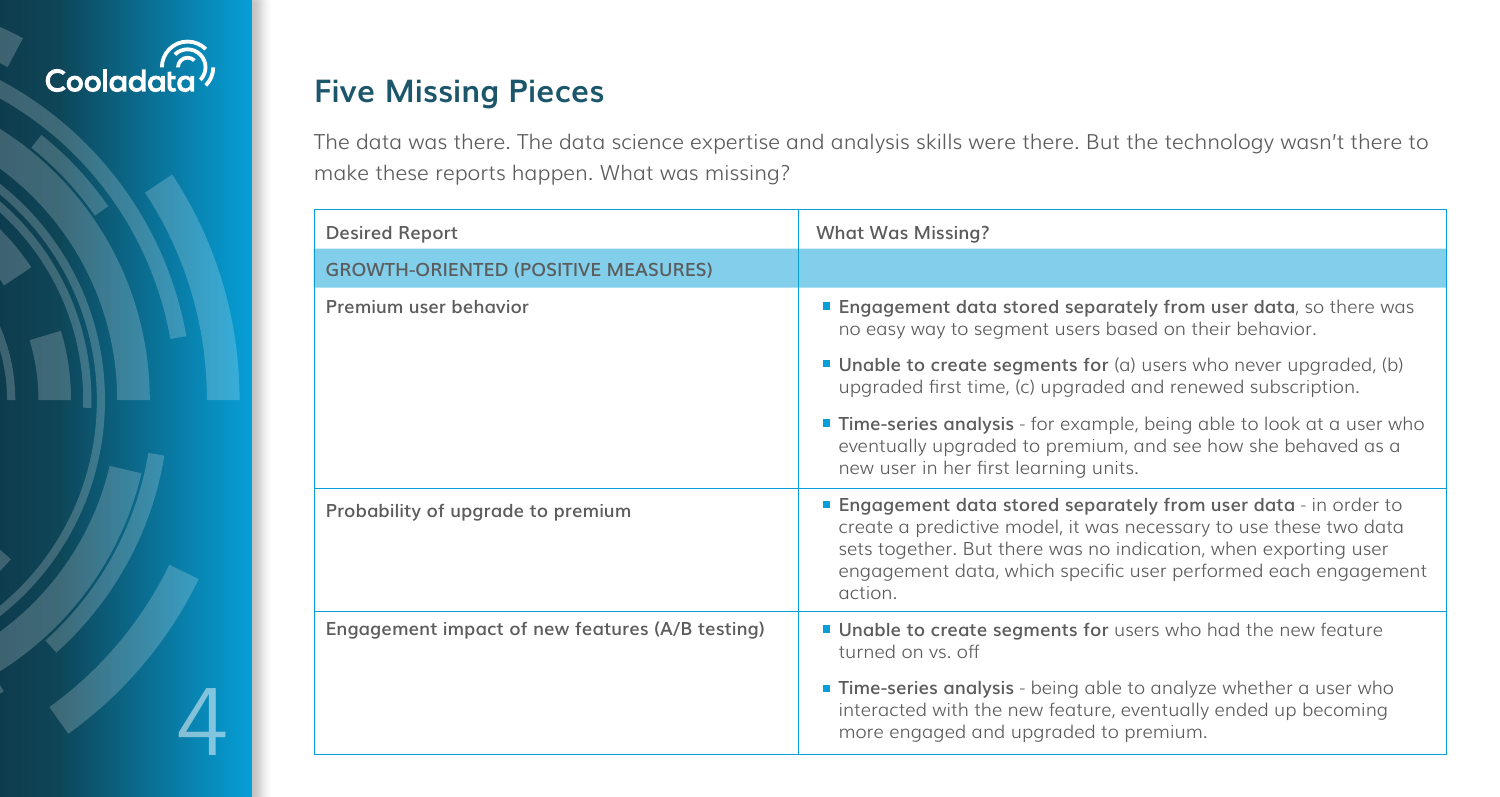

**The challenges boiled down to five missing pieces:**

- **Engagement data stored separately from user CRM data**
- **Limited ability to segment users for analysis**
- No time series analysis
- **Behavioral metrics not readily available (required heavy manual analysis)**
- No way to easily analyze large volume of events

**s** - it was possible to identify on a certain section of a ore sophisticated behavioral ipgrade or in the engagement also couldn't easily slice the information, version or app onments.

**No way to track and analyze events** on every transition from it and between learning units. hich is very difficult to process

| <b>Desired Report</b>                           | <b>What Was Missing?</b>                                                                                                                                                                                                                                                                                       |
|-------------------------------------------------|----------------------------------------------------------------------------------------------------------------------------------------------------------------------------------------------------------------------------------------------------------------------------------------------------------------|
| <b>IMPROVEMENT-ORIENTED (NEGATIVE MEASURES)</b> |                                                                                                                                                                                                                                                                                                                |
| <b>Engagement drop</b>                          | • No quick access to behavioral metrics<br>simple things like a drop in time spent<br>learning unit. But ABA was missing mo<br>metrics, like a drop in a likelihood to up<br>over the following days or weeks. They<br>data by fields such as device, browser i<br>type, to identify issues in certain enviror |
| Stuck in the process                            | No way to track and analyze events of<br>section to section within a learning unit<br>This creates a huge volume of data wh<br>and analyze using traditional methods.                                                                                                                                          |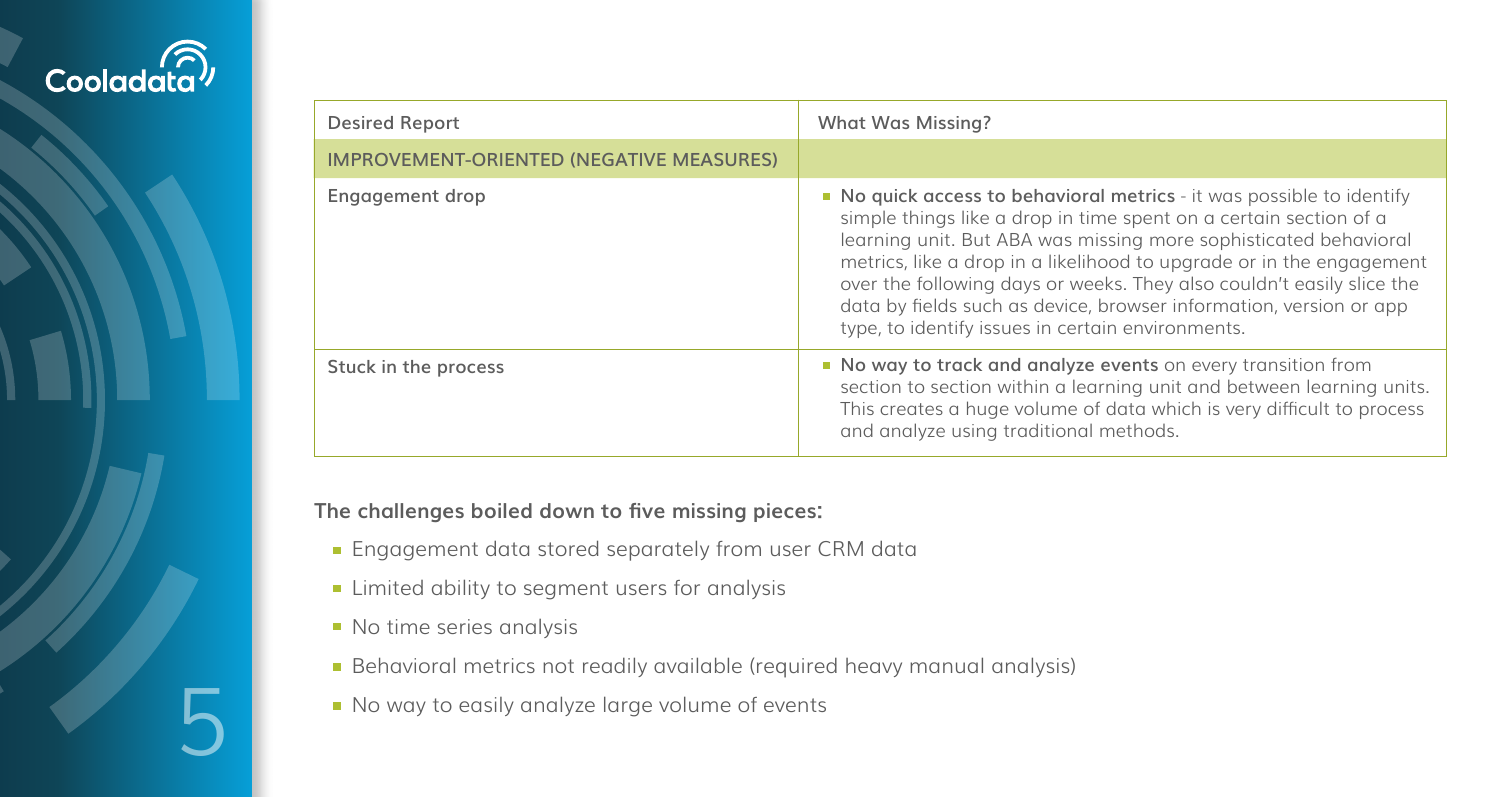

## **Cooladata: Engagement and User Data, Combined and Analyzed**

Enter Cooladata, an end-to-end big data behavioral analytics platform, which provides the data warehouse, instant data integration and powerful behavioral analytics. ABA English implemented Cooladata's end-to-end big data analytics platform, and started tracking all user interaction with Cooladata. User data from the back-end CRM was also moved into Cooladata, and the platform started correlating each engagement event with a specific user.

Once individual user engagement data was correlated with that same user's back-end data, such as subscription to premium and subscription renewals, half of the problem was solved.

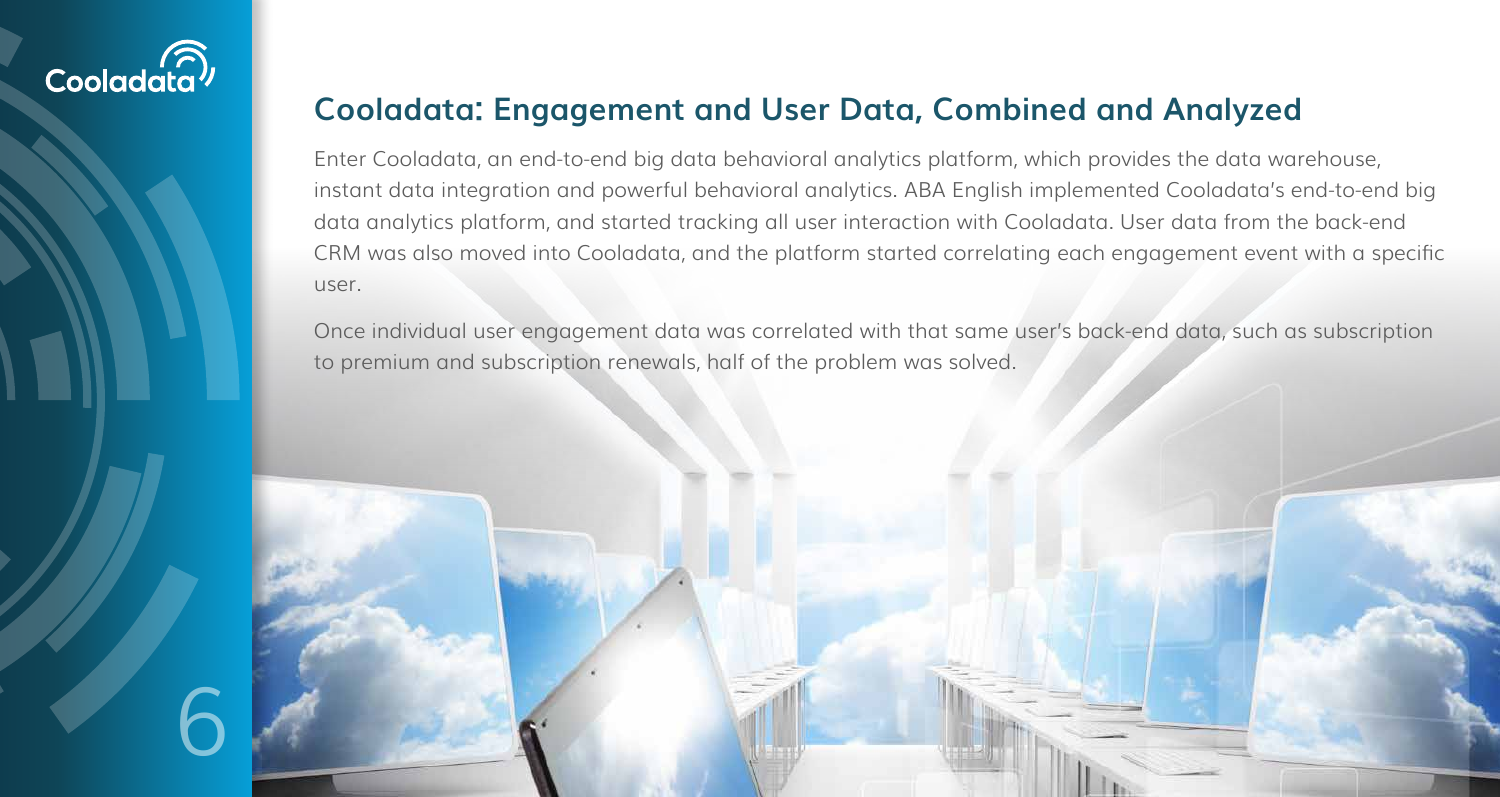# Cooladat

7

To solve the other half, Cooladata helped perform advanced analysis on the fly:

- **Flexible user segmentation,** making it possible to look at premium user behavior separate from non-premium users, and segment the engagement impact of new features.
- **Time-series analysis,** making it possible to see how premium users behave in earlier stages, and subsequent behavior of users experimenting with new features.
- **Fast access to behavioral metrics,** making it possible to see a drop in engagement beyond the basic metrics. For example, Cooladata can show that users experience a certain learning unit show much lower engagement in the app for the next week and much lower likelihood to upgrade to premium. Indicating a major bug or interaction problem.
- **Event-based analysis -** Cooladata is an event-based platform which tracks and analyzes all clicks and transitions with an application. This made it possible to understand which users are getting "stuck", in which sections of which learning units.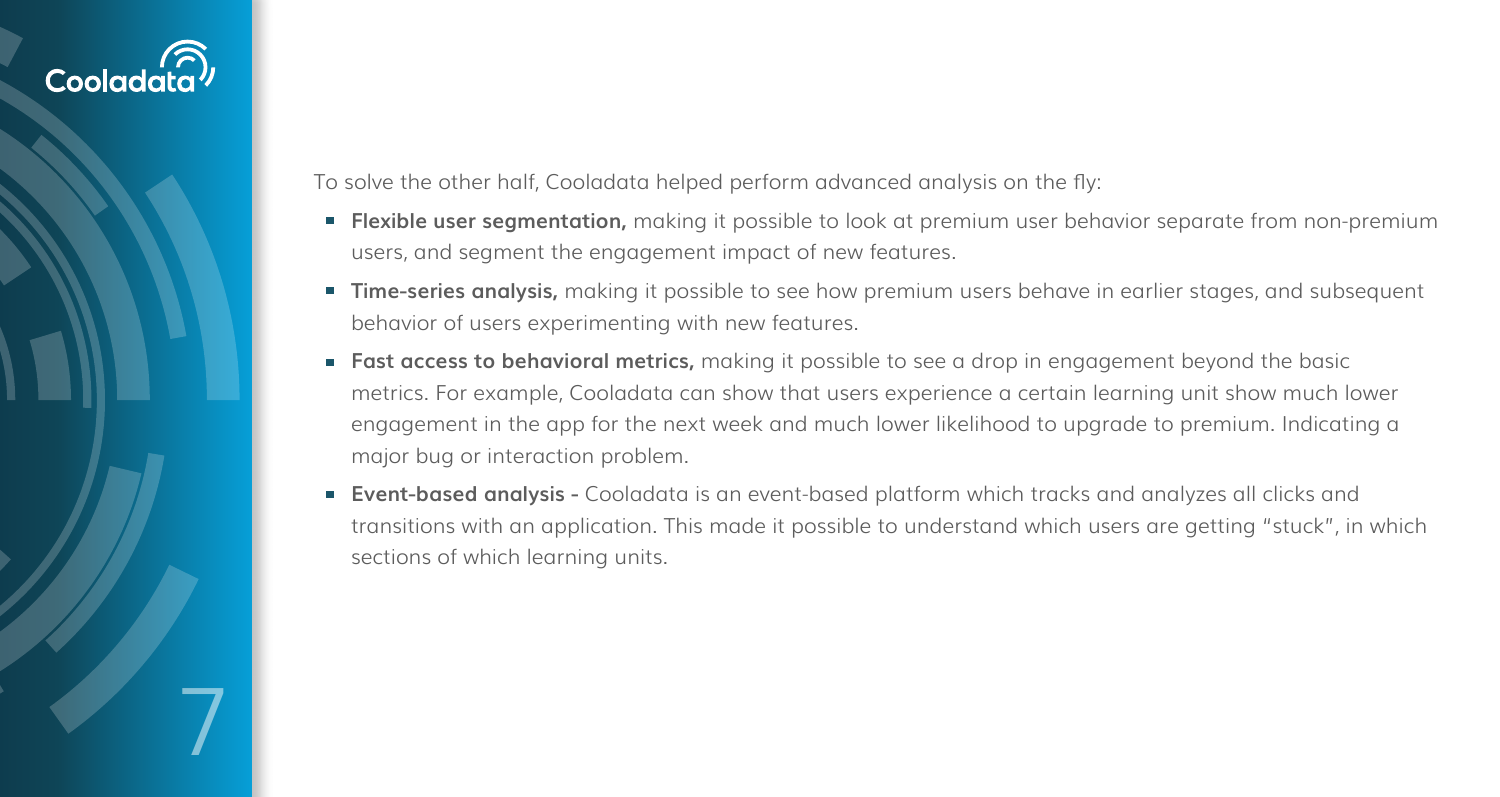# Cooladata<sup>)</sup>

8

Another important capability was Cooladata' JDBC connector, enabling ABA to export all the data easily for analysis in R by the data science team. The Cooladata export made it much easier to:

- **Build a predictive model for probability of upgrade to premium**
- **Analyze where users are stuck** in the process and how to improve it

These two analyses were done outside Cooladata, but Cooladata provided everything needed for the analysis, without requiring complex data preparation and correlation.

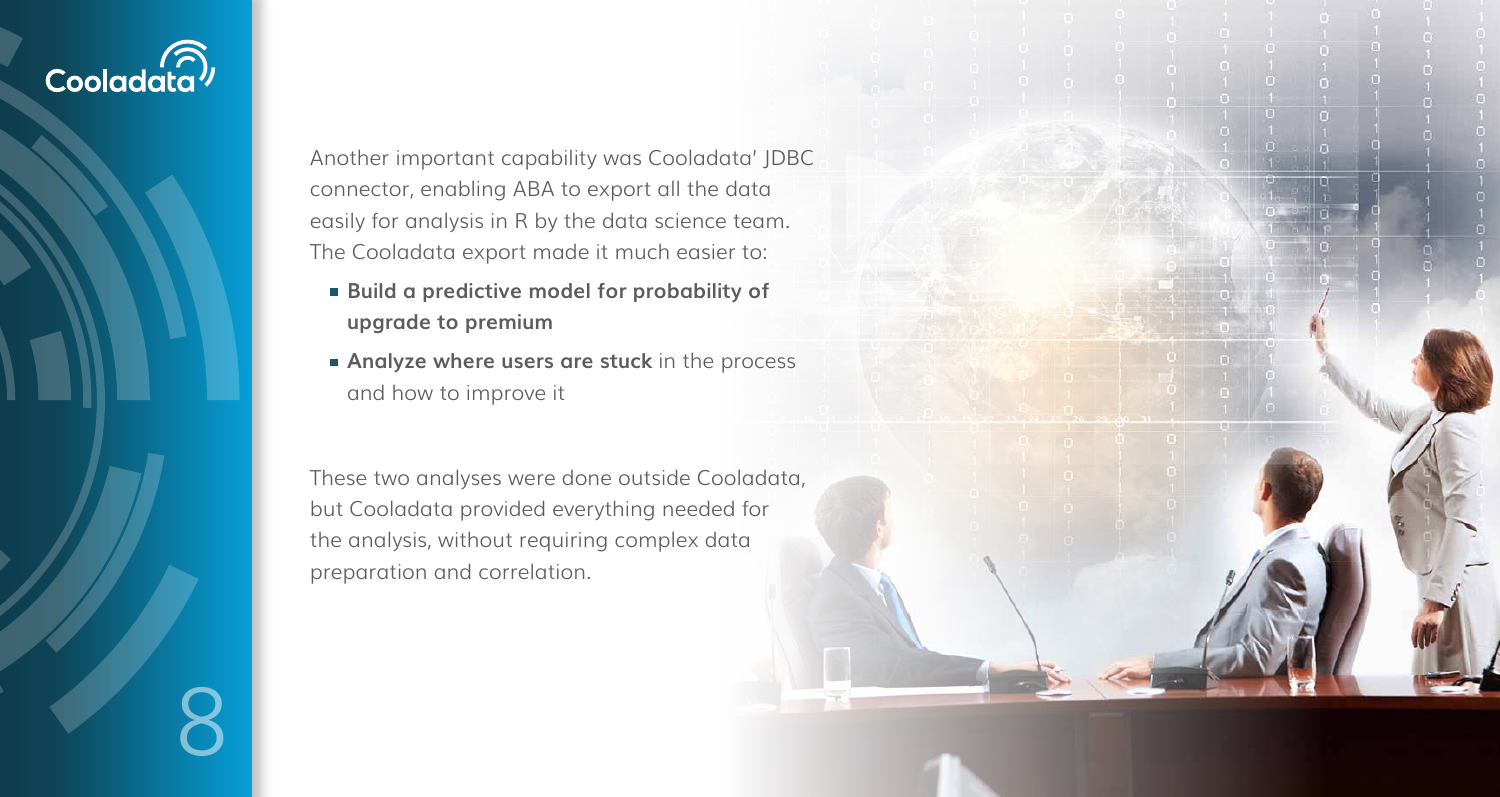

## **Wish List of Reports, Delivered**

Here are examples of reports ABA English built in Cooladata to address each of their report scenarios. **Premium behavior**

This report compares behavior of free users vs. premium users just before their upgrade. The report shows a very marked difference in engagement metrics.





**Entered Unit Per User** 

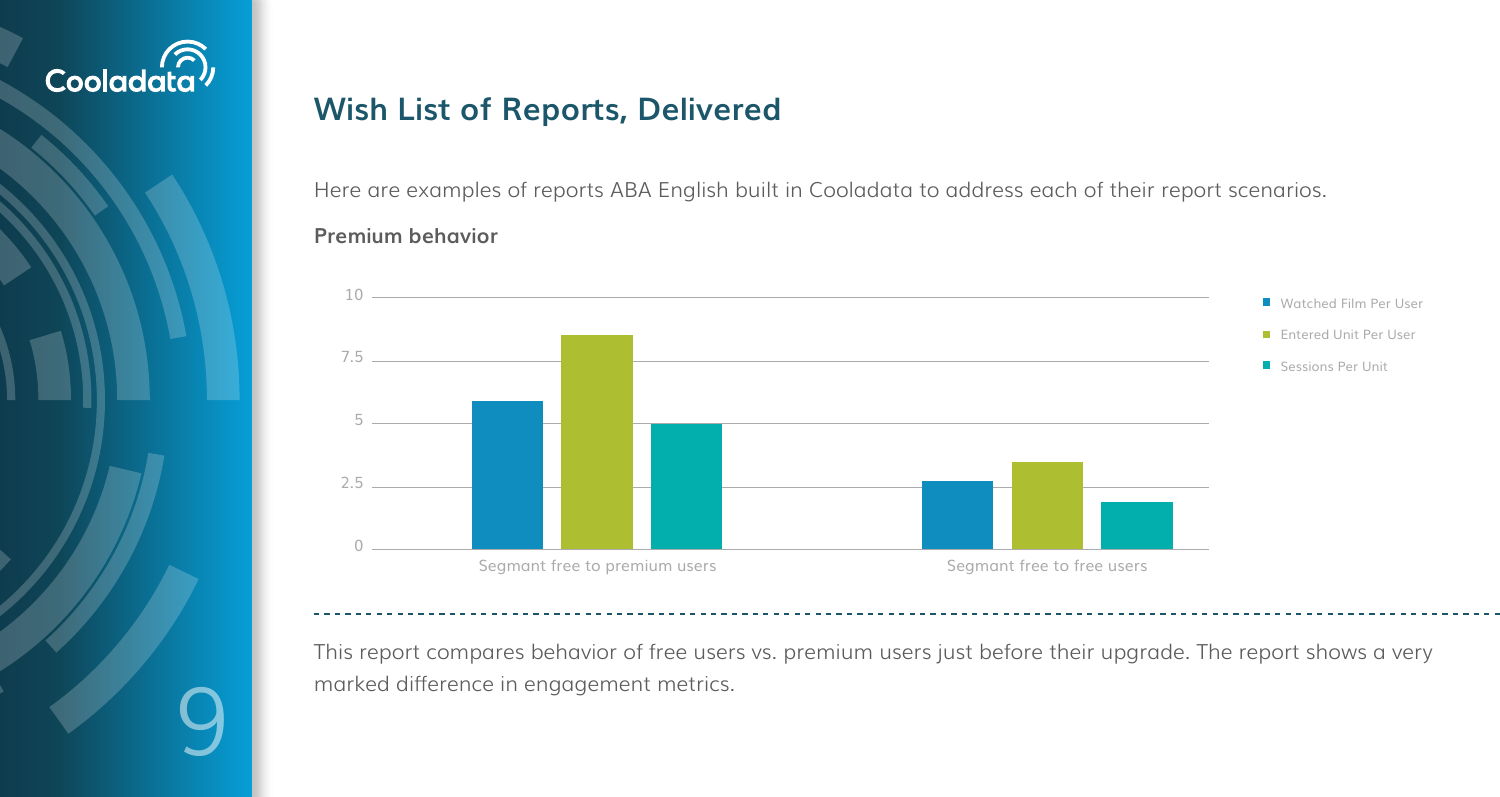

### **Probability of upgrade to premium**

This model, extracted from Cooladata and calculated in Rl, measures the probability that specific users would upgrade to a premium account.

**2 classes of users:** users that do not convert / users that convert

- Type: *classification*
- Kernel (type of algorithm that generate the feature space): *radial / polynomial / linear / ...*
- Some parameters for the kernel algoritm (cost, gamma, ...)

**Generate 2 sets of data:** training set (to build the model) / test set (to test the accuracy)

**Model:** SVM

**Output:** Accuracy on Training set and Testing set in assigning correctly the % of not converted and the % of converted

| userid   | <b>Registration day</b> | Total session # | <b>Total time usage</b> | Total day usage | Total level #  | Total unit #   | <b>Watched film</b> | <b>Listened Audio</b> | Max prog update | <b>Converted user</b> | <b>Conversion days</b> |
|----------|-------------------------|-----------------|-------------------------|-----------------|----------------|----------------|---------------------|-----------------------|-----------------|-----------------------|------------------------|
| 11073570 | 29/08/2016              | $\overline{0}$  | $\overline{0}$          | $\overline{0}$  | $\overline{0}$ | $\overline{0}$ | $\overline{0}$      | $\Omega$              | $\Omega$        | $\overline{0}$        | <b>NA</b>              |
| 11068413 | 29/08/2016              | $\overline{0}$  | $\overline{0}$          | $\overline{0}$  | $\overline{0}$ | $\overline{0}$ | $\overline{0}$      | $\Omega$              | $\Omega$        | $\overline{0}$        | <b>NA</b>              |
| 10597625 | 07/08/2016              | $\overline{0}$  | $\overline{0}$          | $\overline{0}$  | $\overline{0}$ | $\overline{0}$ | $\overline{0}$      | $\overline{0}$        | $\Omega$        | $\overline{0}$        | <b>NA</b>              |
| 10041725 | 12/07/2016              | $\overline{7}$  | 6615415                 | 34              | $\mathbf{1}$   |                | $\overline{2}$      | 4139                  | 74              | $\overline{0}$        | <b>NA</b>              |
| 9889540  | 03/07/2016              |                 | 1063226                 |                 |                |                |                     | 55                    | 25              | $\overline{0}$        | <b>NA</b>              |
| 9916325  | 04/07/2016              | $\overline{3}$  | 1283128                 | 10              |                |                |                     | 54                    | 37              | $\overline{0}$        | <b>NA</b>              |
| 9894530  | 03/07/2016              | 11              | 91909249                |                 | $\mathbf{1}$   |                | $\overline{3}$      | 442                   | 100             |                       |                        |
| 9901931  | 03/07/2016              | 8 <sup>°</sup>  | 109648843               | $\overline{2}$  | $\mathbf{1}$   |                | 6                   | 205                   | 100             |                       | 3                      |
| 10041570 | 12/07/2016              | 19              | 45712146                | 29              |                |                | 5 <sub>5</sub>      | 300                   | 100             |                       | 34                     |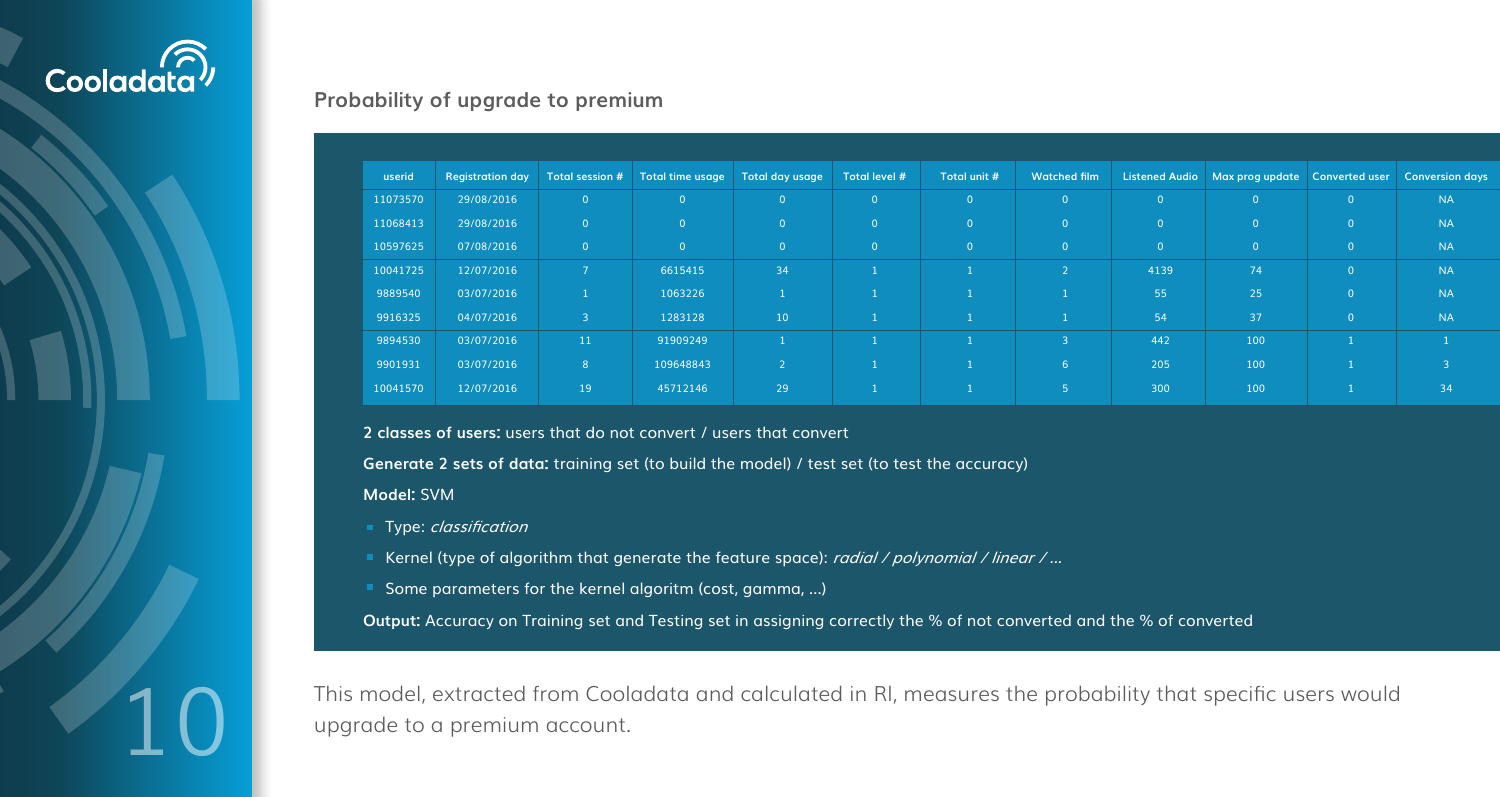

## **Engagement impact of new features (A/B testing)**

This is how ABA English analyzed the impact of a major new feature, ABA Moment. The feature allows users to jump between learning modules, and the ABA Team wanted to verify that this had an overall positive effect on engagement. The table above shows the number of users who accessed the feature and performed specific actions.

| day         | active users | opend moment type | opened moment | started moment | started moment exercise | selected moment answer |
|-------------|--------------|-------------------|---------------|----------------|-------------------------|------------------------|
| $2017 - 0$  | 13,682       | 18.8              | 17.8          | 17.5           | 17.5                    | 17.4                   |
| $2017 - 0.$ | 13,757       | 18.3              | 17            | 16.9           | 16.8                    | 16.7                   |
| $2017 - 0.$ | 16,454       | 21.9              | 21.2          | 21             | 21                      | 20.8                   |
| $2017 - 0.$ | 18,544       | 24                | 23.2          | 23             | 23                      | 22.7                   |
| $2017 - 0$  | 19,335       | 31.4              | 30.1          | 29.5           | 29.5                    | 29                     |
| $2017 - 0.$ | 20,081       | 26.4              | 25.5          | 25.1           | 25.1                    | 24.8                   |
| $2017 - 0.$ | 20,861       | 31.1              | 30            | 29.5           | 29.5                    | 29.1                   |

Starting Full Roll Out: 2017-06-01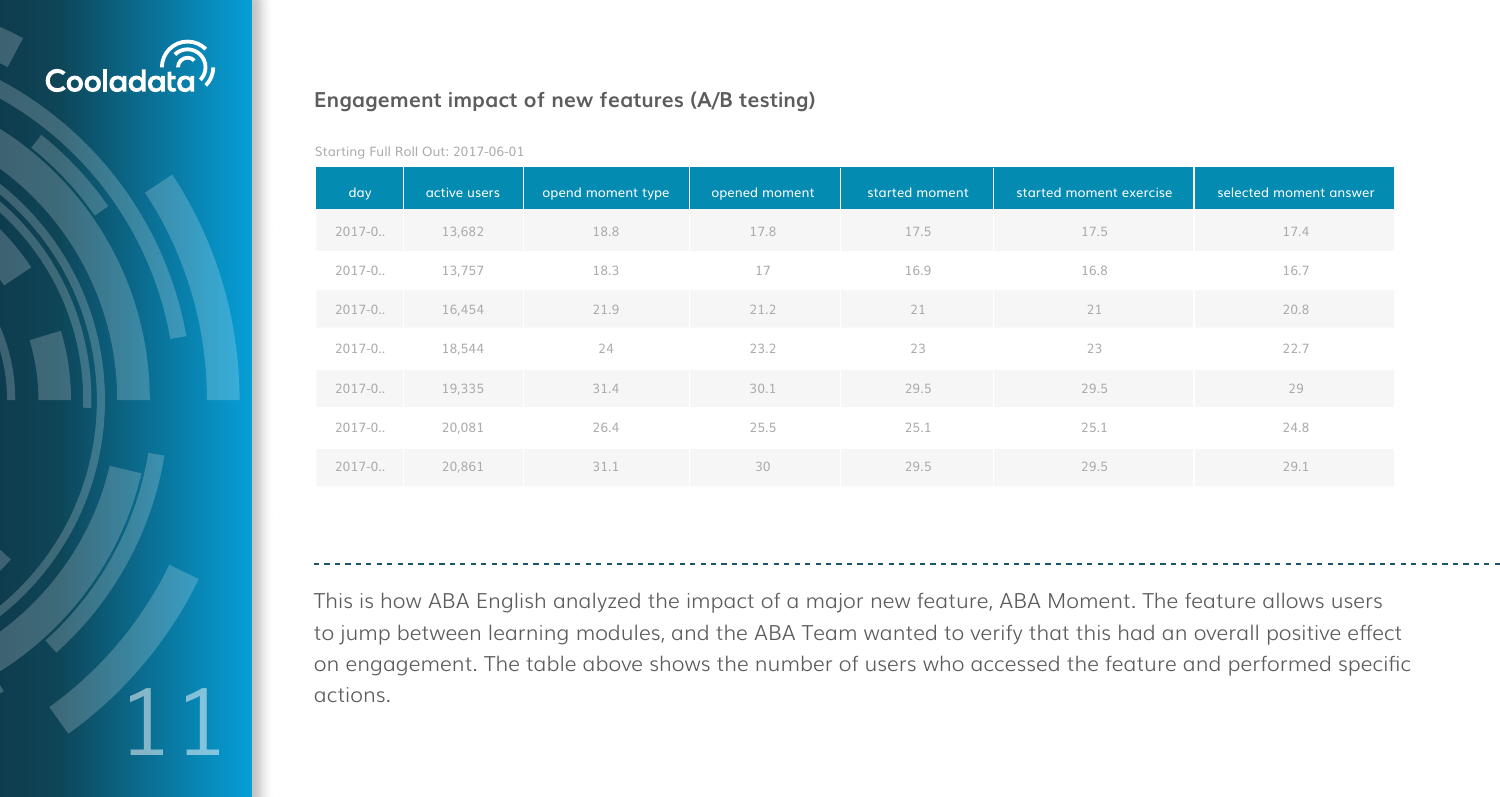



This chart shows the growth in consumption of the new feature, and the frequency of specific interactions, over a two-month period.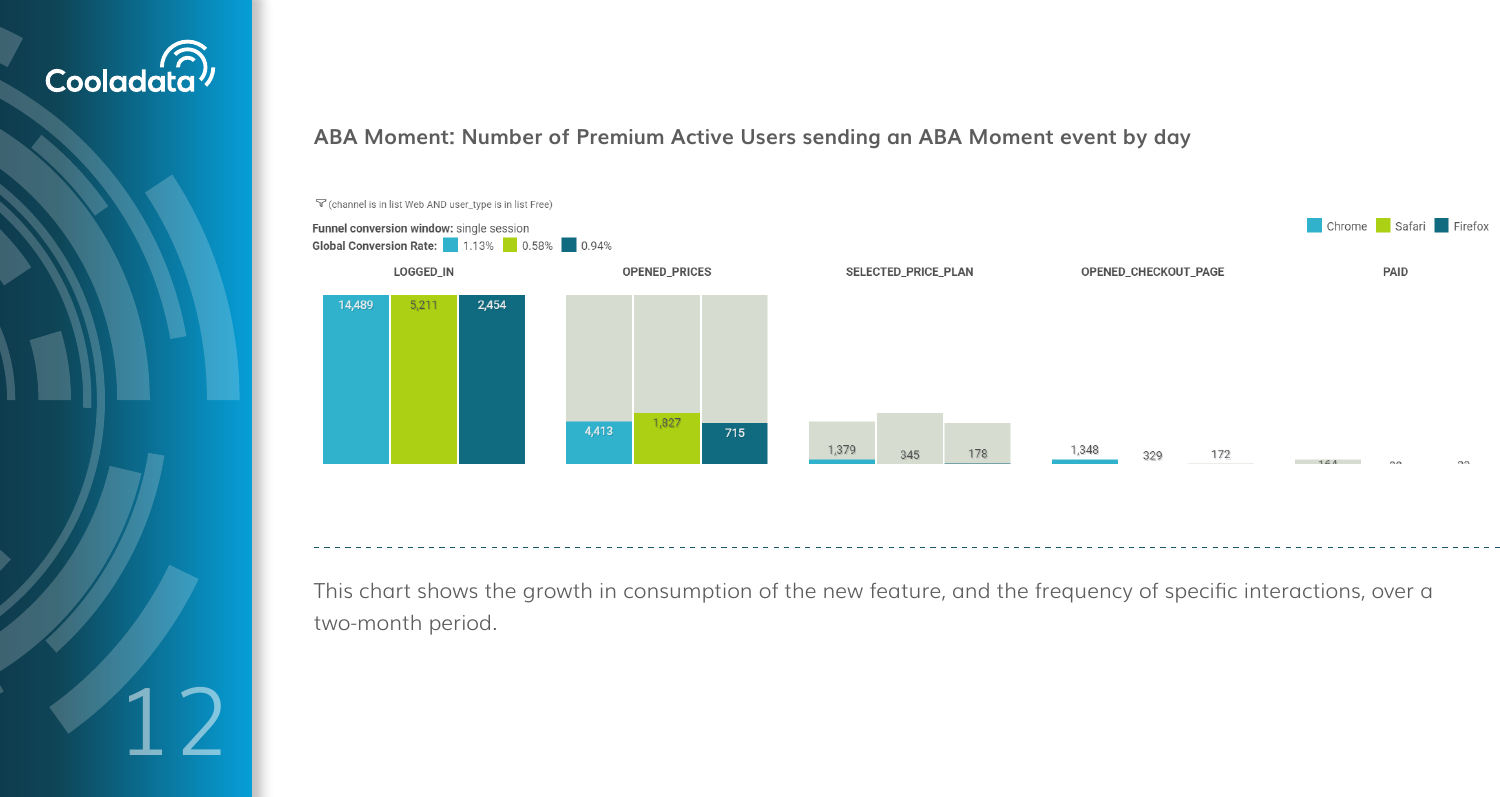

### **Detecting engagement drop**

ABA English evaluated up-to-the-minute conversion data across the funnel, to compare behavior between different versions of the same app on different devices to. This helped detect platform-specific issues, defects and problems.



**Funnel Conversion Window:** single session

**Global Conversion Rate:** 1.13% 0.58% 0.94%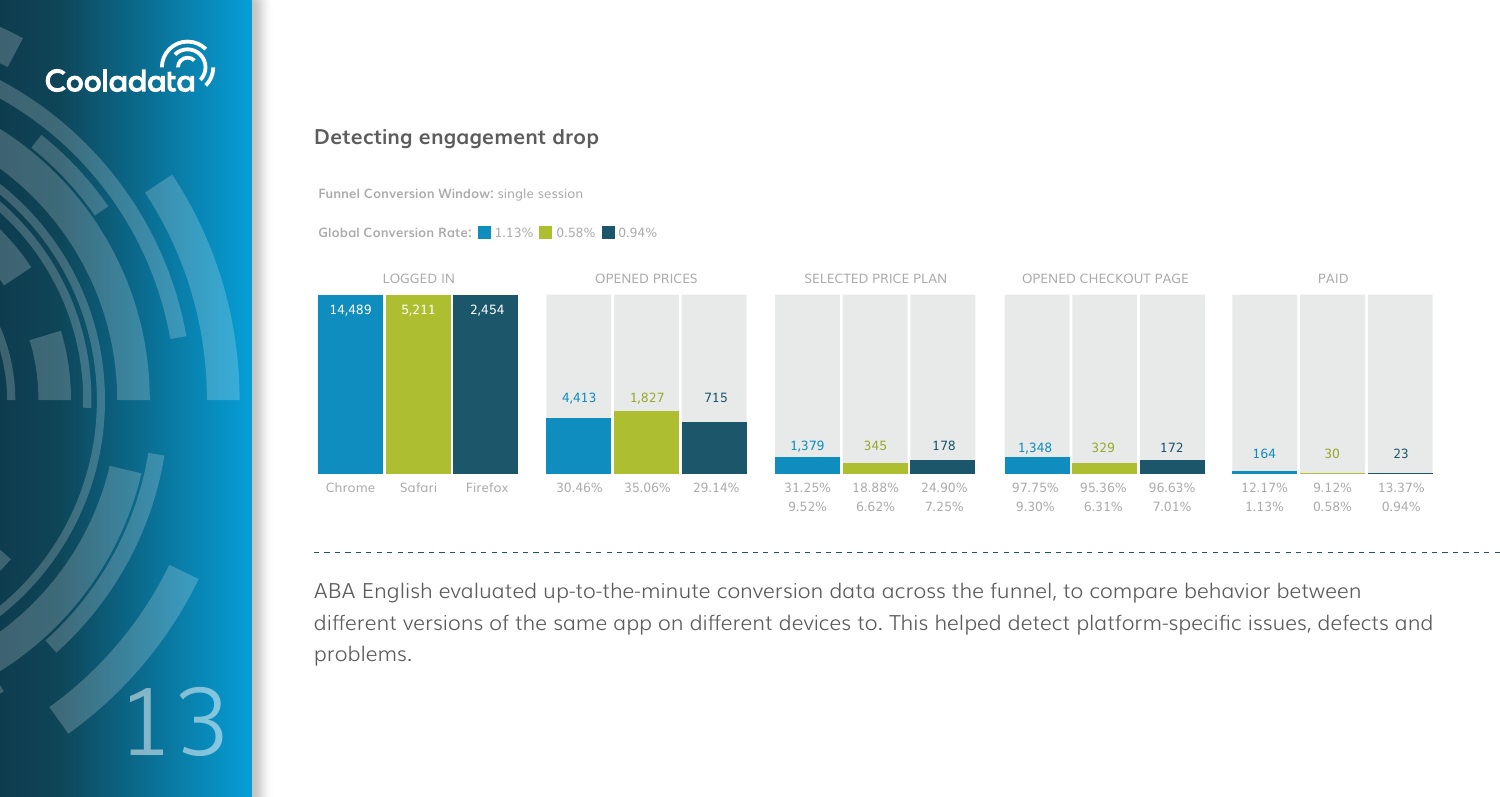

### **Stuck in the process**

ABA English used the chart above to better understand where users were abandoning the learning process. The chart helped them problems or issues related to specific units of the curriculum.

For example, are specific lessons too hard or too boring, causing users to abandon the process without completing it? This would be indicated by users being stuck in specific learning units for too long.

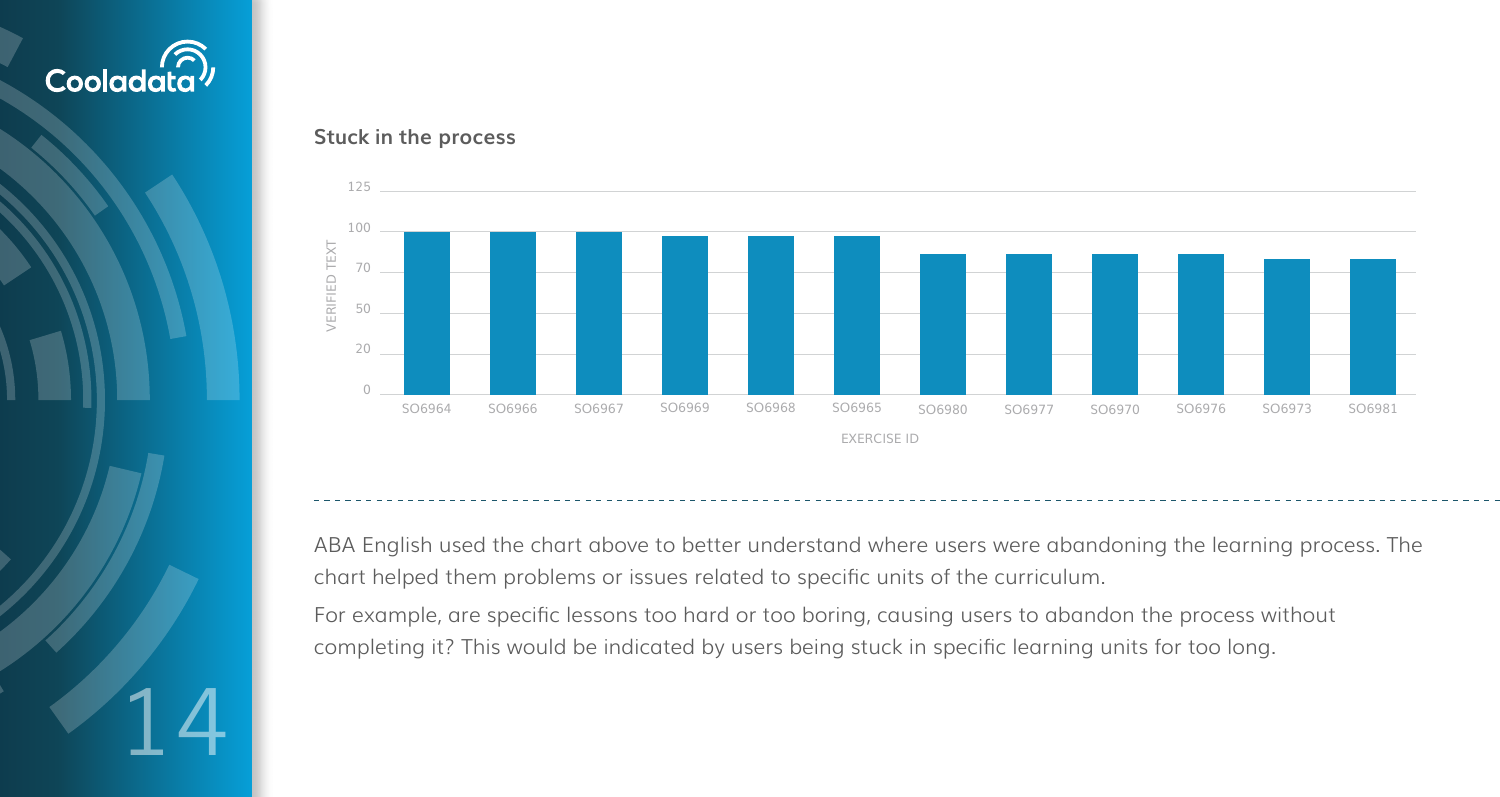

## **What Did ABA Discover?**

The point of the entire exercise, of course, was to derive insights for the business. What did ABA English learn from the new reports and data Cooladata put at their disposal?



## **Helping users on their path to premium**

Based on Cooladata's user segmentation, ABA discovered that users who ended up upgrading to premium, or renewing their premium subscription went more in-depth in their studies, going through more learning units and viewing more videos. This showed the ABA team that encouraging higher engagement and progress through the learning units would also encourage users to subscribe to premium, and later renew their subscription.

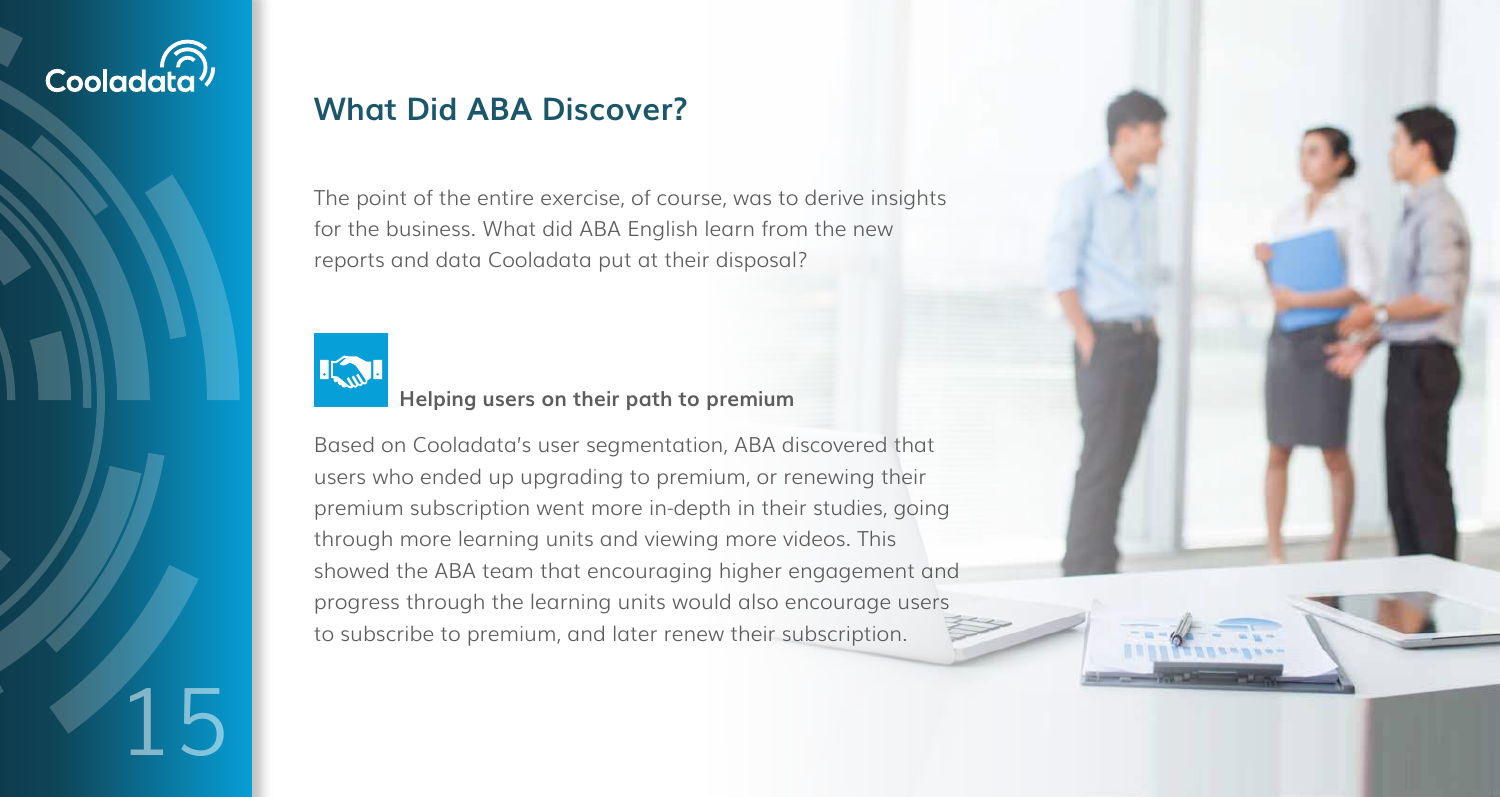# Coolada

16

# **Validating a major feature: ABA Moments**

ABA introduced an important feature, ABA Moments, which allows users to turn every available moment into an opportunity to learn English. A controversial aspect of this feature was that it allowed users to go outside their current learning unit and interact with other units (going outside the regular learning sequence).

ABA needed to understand if this new feature helped users enrich their learning experience and made them more likely to engage and upgrade, or interrupted the sequence of learning units and decreases engagement.

Using Cooladata, ABA monitored and compared the behavior of a group of users for which this feature had been opened, vs. regular users who didn't have it. They used the data to improve the ABA Moments feature, to a point that led to higher engagement. Based on the data, they decided to go with the feature and launch it to all users.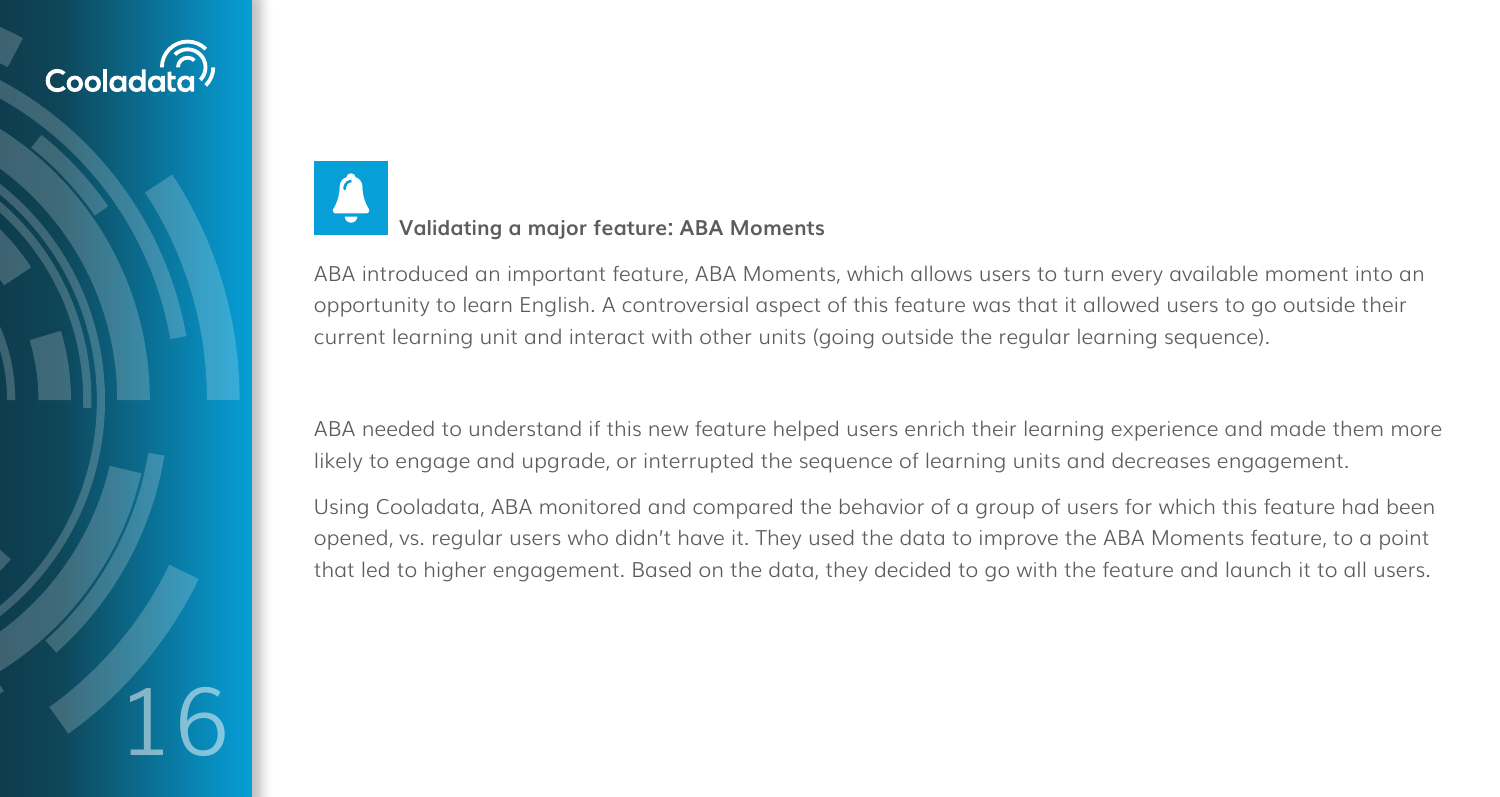



## **Visibility of the sale cycle**

Using Cooladata's time series analysis, ABA English was easily able to understand the time needed for users to upgrade to premium, across different segments. This enabled the executive and marketing teams to make more accurate revenue projections. For example, how long would it take from marketing spend and new acquisition of users to actual revenues.



## **Solid model of high-premium-potential users**

Using the data exported from CoolaData, ABA's data science team was able to build a solid machine learning model predicting the likelihood of a user to upgrade to premium, and the likelihood of a premium user to renew their subscription. This helped ABA's product team find and analyze the weak points in the ABA application which were causing users to churn and required improvement.

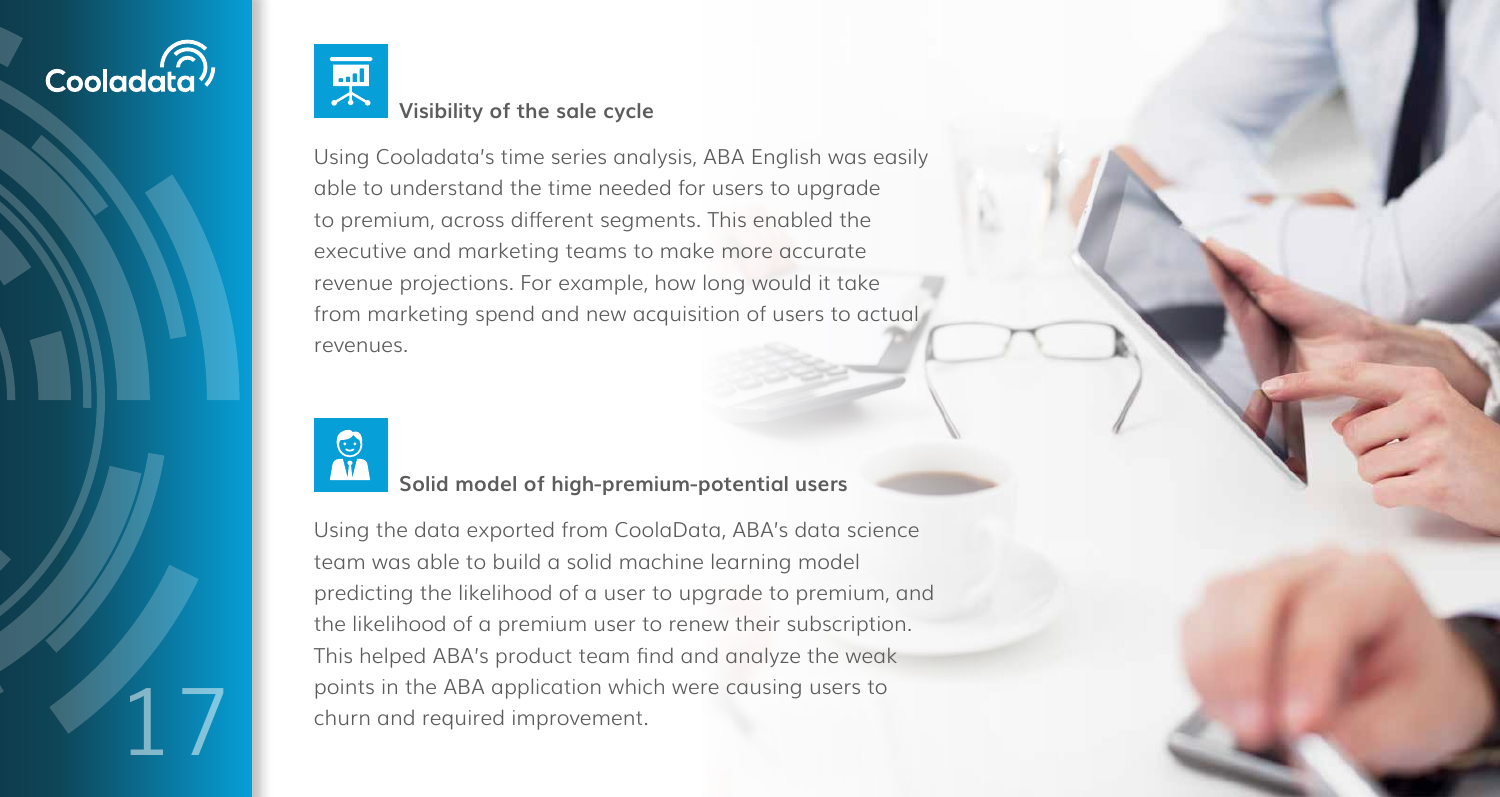



### **Understanding why mobile conversion was broken**

An endemic problem in ABA's platform was that on mobile devices, conversion to premium was substantially lower than on desktop. Using Cooladata, the data science team analyzed behavior in and between learning units, segmented for mobile and desktop users. They gathered a month of data and exported daily aggregates at the per-section and per-user level. Then they performed an in-depth statistical analysis in R, which tracked the progress of different users through the learning units.

The analysis resulted in an interesting finding: mobile users often get "stuck" in a specific learning unit, then leave the site.

A closer investigation showed that, while on the desktop site there is an easy way to "skip" a difficult section or unit to move to another unit, in mobile the process was linear. The UX on mobile was designed in such a way that users who got stuck in a difficult part of a learning unit had no option to skip, and just left. Those users never reached the more advanced premium learning units, and so would not convert.

Fixing this experience on mobile and enabling a non-linear experience, like on desktop, increased conversion rate on mobile dramatically, bringing it close to desktop levels.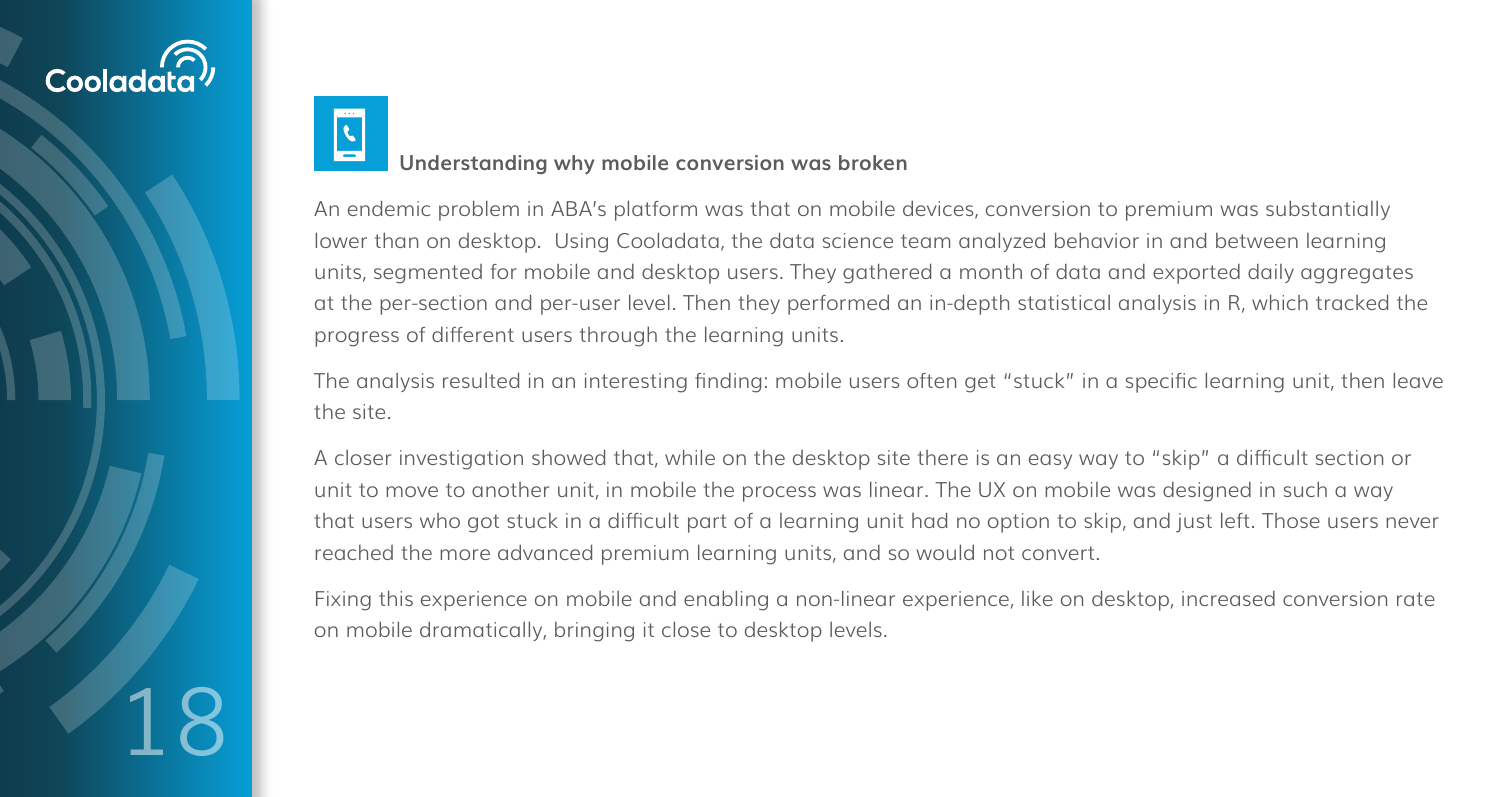# Cooladata<sup>)</sup>

19



## **Real time bug resolution**

Cooladata helped ABA identify negative changes to behavioral metrics which were focused on specific parts of the application, and immediately notify relevant staff about those changes. This helped identify bugs very near to real time, identify on which device the bug occurs, and fix them before they hurt conversion and revenues. In addition, this capability helped ABA identify the impact of UX changes or improvements, and in case an interface change was not helpful to users, roll it back.